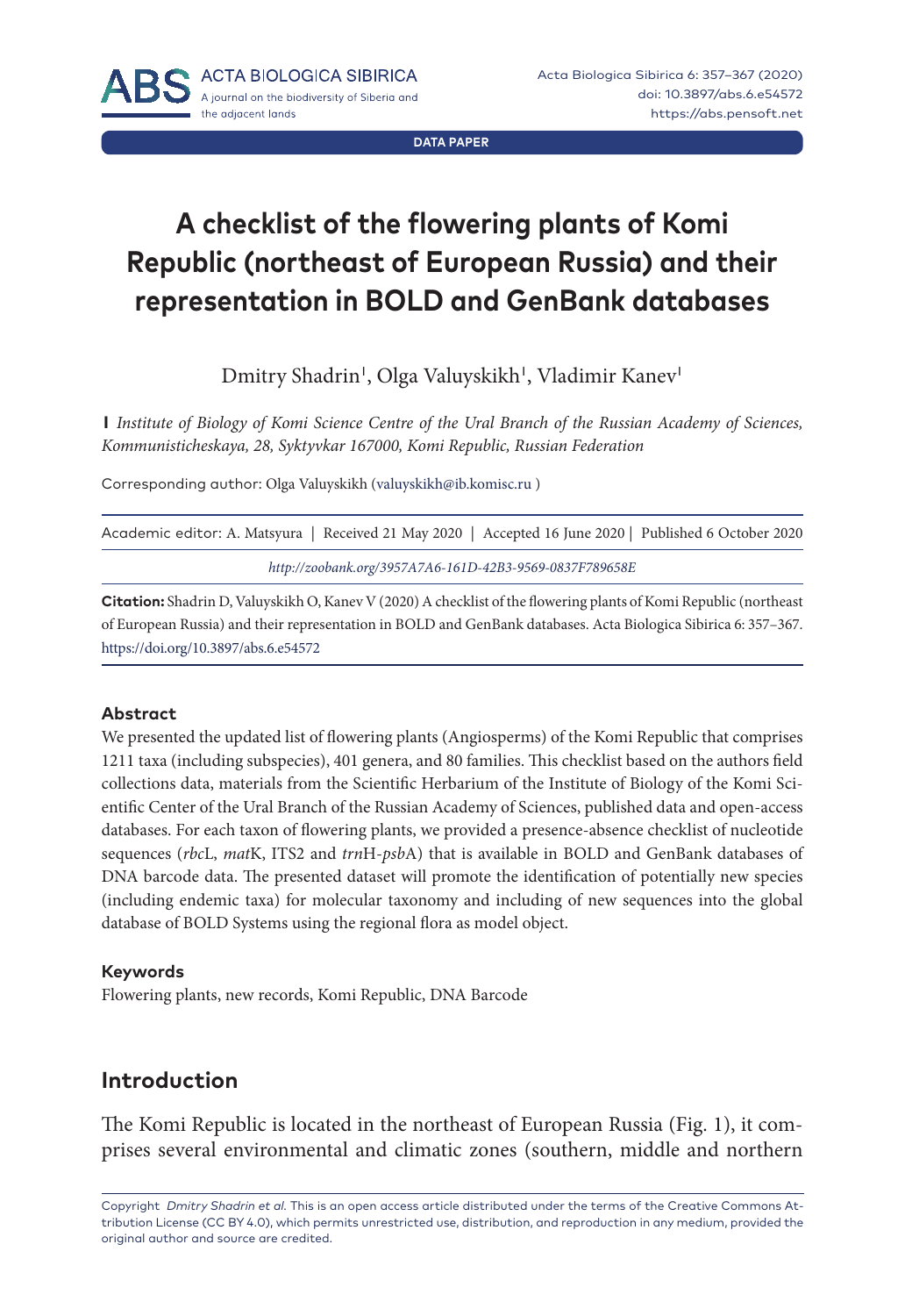taiga, forest-tundra and tundra), as well as five physical and geographical regions (Vychegodsky-Mezen Plain, Timan Ridge, Pechora Plain, Bolshezemelskaya tundra and the western macroslope of the Ural Range, including the Northern, Subpolar and Polar Urals). For historical reasons, the region is distinguished by a replacement of European floristic elements with Asian ones in the latitudinal direction, and in longitudinal direction with a replacement of complexes of forest-steppe and nemoral species by representatives of the northern Arctic-Alpine, Hypoarctic and Arctic complexes (Flora of Northeast of the European part of the USSR 1974, 1976a, 1976b, 1977). All these affect the originality of the regional flora and undoubtedly determine the speciation and species distribution and divergence during the evolution.

Among the regional flowering plants, which are stored in the herbarium of the Institute of Biology of the Komi Scientific Center of the Ural Branch of the Russian Academy of Sciences, there are endemic species of the northeast of European Russia, the Ural Mountains, and the Arctic, and the species represented by the regional isolated populations. Some parts of the Komi Republic, especially the ridges of the western macroslope of the Urals, are difficult to access, and information about plants diversity and distribution could not be exhaustive (Natural heritage of the Urals 2012, Degteva et al. 2016, The Red Data Book of the Komi Republic 2019). The composition and distribution range of many taxa are unclear for this territory, whereas the available data are partially outdated (Flora of Northeast of the European part of the USSR 1974, 1976a, 1976b, 1977) or incomplete (Lavrenko et al. 1995, Martynenko and Degteva 2003, Martynenko and



**Figure 1.** Geographical location of the Komi Republic (the border is highlighted in red).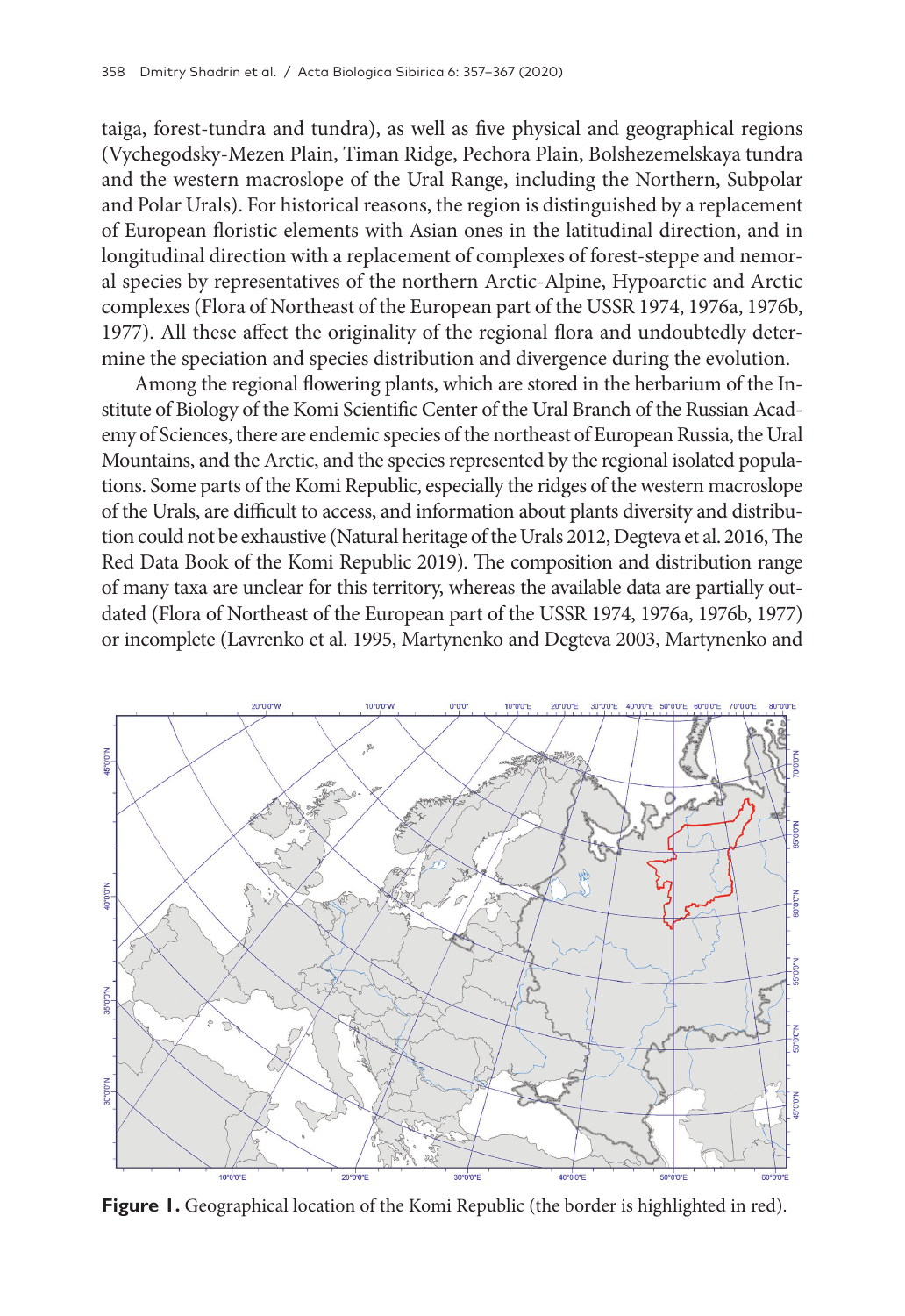Gruzdev 2008, Florae 2016) and require updating with current information. Botanical collections are an indispensable tool in the field of biodiversity conservation. Revisions of regional flora and herbarium collections are crucial for understanding the regional biodiversity and native plant species distribution, and floristic changes monitoring.

The Herbarium of the Institute of Biology of the Komi Scientific Center of the Ural Branch of the Russian Academy of Sciences (SYKO) was founded in 1941 by the prominent Russian botanist A.I. Tolmachev. Currently, its funds include more than 220,000 samples of vascular plants. The main part of the collection fund is comprised of field collections from the northeast of the European part of Russia (Komi Republic, Nenets Autonomous Okrug, Arkhangelsk, Vologda, Kirov Oblasts of Russia). The plant communities of the European North zonal parts, from the polar deserts to the southern taiga and high-altitude zones of Urals western macroslope, is represented in the Herbarium.

At present, due to intense biodiversity studies, it is urgent to create the reference libraries of DNA markers, which will become the basis for the molecular identification (DNA barcoding) of regional plants (Kress 2017, Hosein et al., 2017). The first step in creating the library of molecular markers for the identification of regional taxa is the revision of regional floristic list. The next step is the screening of taxa for the presence/ absence of molecular markers that are used for species identification in available global genetic databases. Currently, the regions of chloroplast genome *rbc*L, *mat*K and *trn*H*psb*A along with nuclear markers ITS2 are successfully used for the investigation of phylogenetic patterns and DNA certification of flowering plants (Saarela JM et al. 2012, Bolson et al. 2015, Wattoo et al. 2016). In general, a DNA-based diagnostics system can be effectively used only if the sequences of all the species molecular markers, used for their identification, are present in the databases. Otherwise, it is only possible to determine how this marker sequence differs from those already present in the databases (Abramson 2009). The search and subsequent filling of gaps in molecular taxonomy and DNA barcoding, even for a regional flora, can serve as a source of new global information. This information will allow to expand our understanding of genetic taxonomy and to analyze more comprehensively the phylogenetic relationships within specific taxonomic groups.

The first stage of our research was to conduct a nomenclature revision and updating of flowering plants (Angiosperms) checklist of the Komi Republic, and to screen this list for the markers presence/absence (*mat*K, *rbc*L, ITS2, *trn*H-*psb*A) in BOLD Systems and GenBank databases of DNA barcode data.

#### **Material and methods**

The studied area is located in the southern, middle and northern taiga zones, foresttundra and tundra of the northeast of the European part of Russia in the Komi Republic (Fig. 1). The Komi Republic has a total area of 415900 km<sup>2</sup> (coordinates: 59°12' - 68°25'N and 45°25' - 66°15'E). Based on SYKO herbarium materials, literature data (Flora of Northeast of the European part of the USSR 1974, 1976a, 1976b, 1977, Lavrenko et al. 1995, Martynenko and Degteva 2003, Martynenko and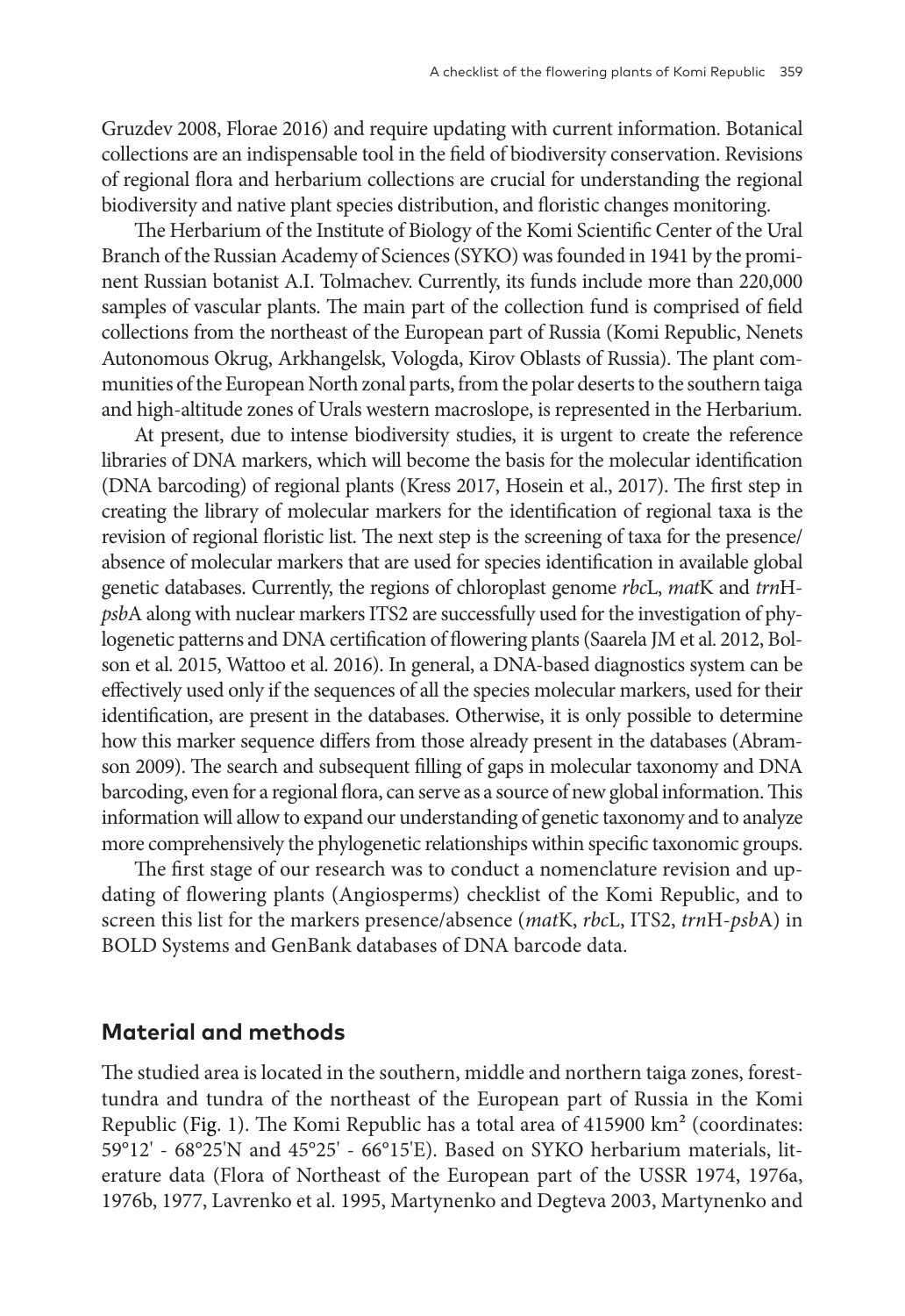Gruzdev 2008, Florae 2016, Degteva et al. 2016, The Red Data Book 2019.) and field collections of V.A. Kanev from the late 1990s, we compiled a list of flowering plants growing in the Komi Republic. We also analyzed the protected plants' checklist of the Komi Republic (Red Data Book, 2019). The morphological identification of plant samples from the herbarium was not carried out.

In our research, we used the modern classification of angiosperms APGIV (The Angiosperm Phylogeny Group 2016) and arranged taxa within the families in alphabetical order. The taxonomy of all species was validated using the open-access databases of The Plant List (2020) and World Flora Online (2020), because the absence of a common name is the cause of technical difficulties during the registration of nucleotide sequences in the databases of NCBI (GenBank) and Barcode of Life Data (NCBI 2020, BOLD Systems 2020). The analysis of the representation of plastid markers (gene *mat*K, gene *rbc*L and intergenic spacer region *trn*H-*psb*A) and a nuclear marker (ITS2) in BOLD Systems and GenBank databases was carried out for all flowering plant species from the regional list available by the end of 2019.

## **Results and discussion**

According to our data, the list includes 1211 taxa (including subspecies and varieties) of flowering plants comprising 80 families and 401 genera (Suppl. material 1: Table 1). The families with high species diversity are Asteraceae (144 taxa), Poaceae (127) and Cyperaceae (101) that are the most typical for regional flora (Fig. 2). The other families are Caryophyllaceae (71 taxa), Brassicaceae (66), Rosaceae



**Figure 2.** The top 15 families represented in the checklist.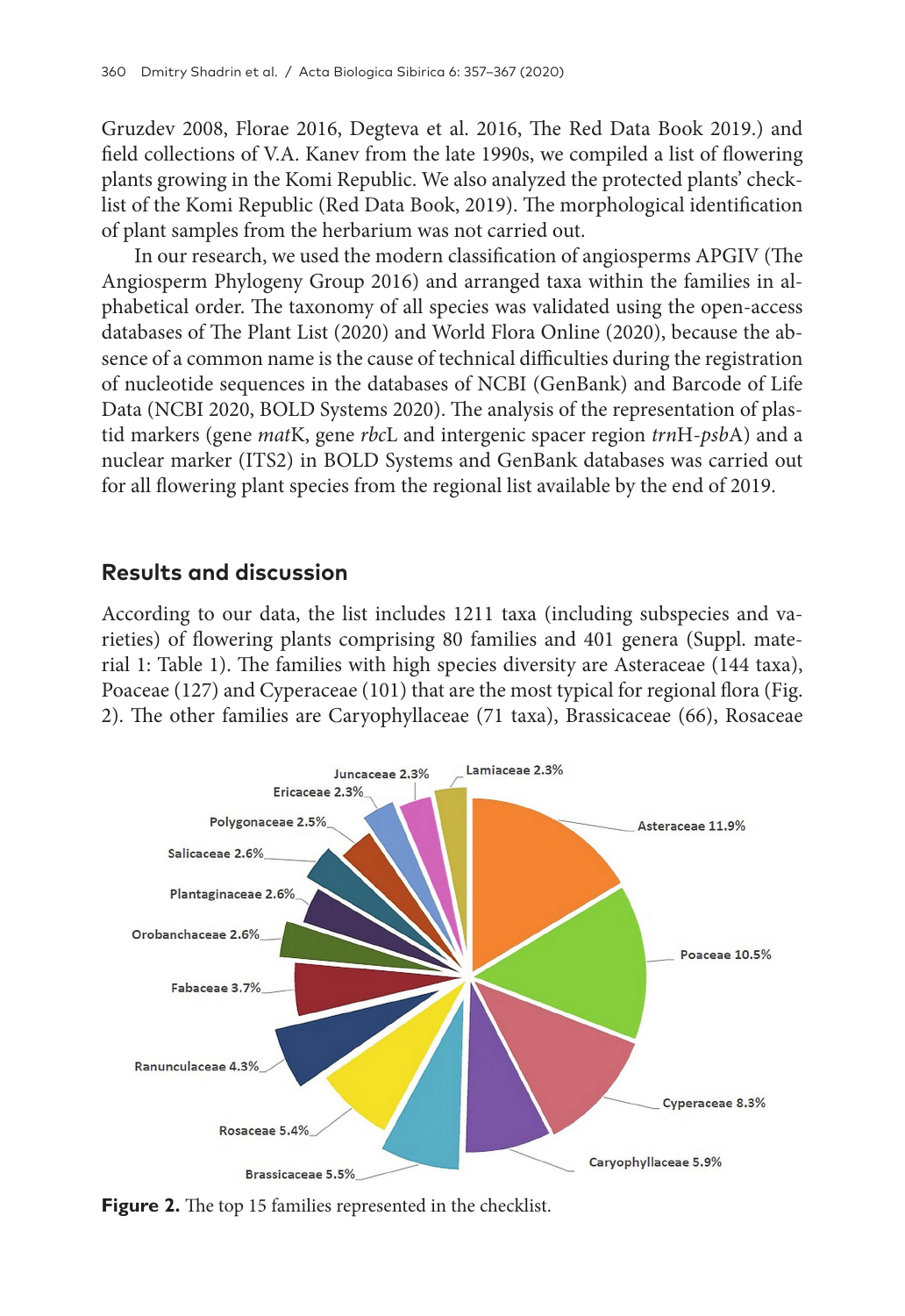(65), Ranunculaceae (52), Fabaceae (45), Orobanchaceae (31), Plantaginaceae (31), Salicaceae (31), Polygonaceae (30), Ericaceae (28), Juncaceae (28) and Lamiaceae (28). A total of 18 families are represented in the region by only one species. Some of them (213 taxa) are included in the lists of rare protected plants (The Red Data Book 2019). However, this checklist is subject to periodic revisions based on new information from local checklists, nomenclature changes and species discovery.

The regional flowering plant species represented in the list were analyzed for the presence/absence of DNA markers (*rbc*L, *mat*K, ITS2 and *trn*H-*psb*A) that are most often used for the molecular identification of species in two global genetic databases of BOLD Systems and GenBank (Suppl. material 1: Table 1). Given the fact that the GenBank database does not have the primary sequence information and reference samples metadata, the likelihood of species mistaken identification is high (Dormontt et al., 2018). Therefore, below we presented the information resulting from the analysis of the BOLD Systems database. Screening of flowering plant species list of the Komi flora for the presence/absence of the molecular markers in these databases made it possible to establish the representation of each marker, which was 77, 73, 68, and 14 %, respectively, for the *rbc*L, *mat*K, ITS2 and *trn*H-*psb*A sequences.

Apart from the screening, we provide the list of flowering plant species (113 taxa), which nucleotide sequences are absent in the international genetic databases (Table 1). These are potentially new species for molecular taxonomy of regional and world flora. They are endemic vascular plant species of the northeast of European Russia (e.g. *Agrostis korczaginii*) and the Cis-Urals and Urals (e.g. *Festuca pohleana*, *Lagotis uralensis*, *Astragalus gorodkovii*, *Linum komarovii* subsp. *boreale*, and *Trollius apertus*) and rare species represented by regional isolated populations (e.g. *Scorzonera glabra*), which are endangered or vulnerable according to The Red Data Book of the Komi Republic (2019). Thus, we were able to determine the spe-

| Family           | Species*                                                       |
|------------------|----------------------------------------------------------------|
| Potamogetonaceae | Potamogeton $\times$ nitens Weber                              |
|                  | Stuckenia × fennica (Hagstr.) Holub.                           |
|                  | Stuckenia × bottnica (Hagstr.) Holub                           |
| Orchidaceae      | Gymnadenia conopsea subsp. alpina Janch. ex Soó                |
| Cyperaceae       | Carex amgunensis F.Schmidt                                     |
|                  | Carex bigelowii subsp. arctisibirica (Jurtzev) Á.Löve & D.Löve |
|                  | Carex cinerea Pollich                                          |
|                  | Carex ledebouriana C.A.Mey. ex Trevir.                         |
|                  | Carex pediformis var. macroura (Meinsh.) Kük.                  |
|                  | Carex elata subsp. omskiana (Meinsh.) Jalas                    |

**Table 1.** Species of flowering plants (Angiosperms) of the Komi Republic, which nucleotide sequences are not presented in the BOLD Systems and GenBank databases.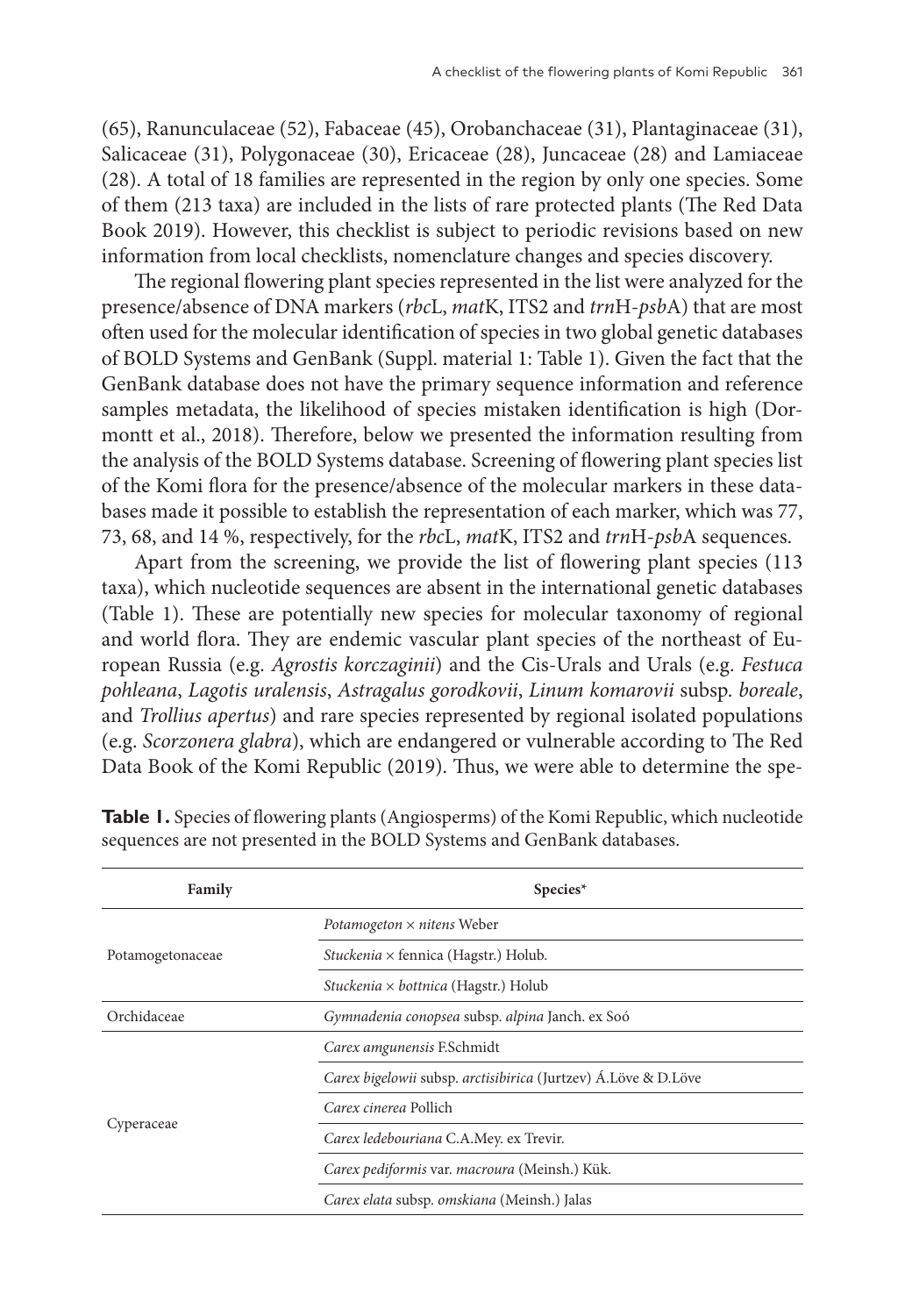| Family          | Species*                                                            |
|-----------------|---------------------------------------------------------------------|
|                 | Carex parallela subsp. redowskiana (C.A.Mey.) T.V.Egorova           |
| Cyperaceae      | Eriophorum × medium Andersson                                       |
|                 | Juncus brachyspathus Maxim.                                         |
| Juncaceae       | Juncus alpinoarticulatus subsp. rariflorus (Hartm.) Holub           |
|                 | Luzula multiflora subsp. sibirica V.I.Krecz.                        |
|                 | Agrostis korczaginii Senjan.-Korcz.                                 |
|                 | Alopecurus alpinus Vill.                                            |
|                 | Alopecurus pratensis subsp. alpestris (Wahlenb.) Selander           |
|                 | Calamagrostis obtusata Trin.                                        |
|                 | Elymus reflexiaristatus (Nevski) Melderis                           |
| Poaceae         | <i>Festuca beckeri</i> (Hack.) Trautv.                              |
|                 | Festuca pohleana E.B.Alexeev                                        |
|                 | <i>Festuca uralensis</i> (Tzvelev) E.B.Alexeev                      |
|                 | Hierochloe pauciflora R.Br.                                         |
|                 | Poa lavrenkoi Kuczerov                                              |
|                 | Puccinellia sibirica Holmb.                                         |
|                 | Adonis apennina L.                                                  |
|                 | Clematis alpina subsp. sibirica (L.) Kuntze                         |
| Ranunculaceae   | Ranunculus japonicus var. propinquus (C.A. Mey.) W.T. Wang          |
|                 | Ranunculus sceleratus subsp. reptabundus (Rupr.) Hultén             |
|                 | Trollius apertus Perfil. ex Igoschina                               |
| Crassulaceae    | Sedum quadrifidum Pall.                                             |
|                 | Ribes spicatum subsp. hispidulum (Janch.) L.Hämet-Ahti              |
| Grossulariaceae | Ribes spicatum subsp. lapponicum Hyl.                               |
|                 | Chrysosplenium absconditicapsulum J.T.Pan                           |
| Saxifragaceae   | Saxifraga nelsoniana subsp. aestivalis (Fisch. & C.A.Mey.) D.A.Webb |
|                 | Saxifraga hieraciifolia Waldst. & Kit. ex Willd.                    |
|                 | Astragalus gorodkovii Jurtzev                                       |
| Fabaceae        | Lotus dvinensis Miniaev & Ulle                                      |
|                 | Oxytropis ivdelensis Knjaz.                                         |
|                 | Alchemilla brevituba Juz.                                           |
|                 | Alchemilla conglobata H.Lindb.                                      |
| Rosaceae        | Alchemilla cunctatrix Juz.                                          |
|                 | Alchemilla glabriformis Juz.                                        |
|                 | Alchemilla hyperborea Juz.                                          |
|                 |                                                                     |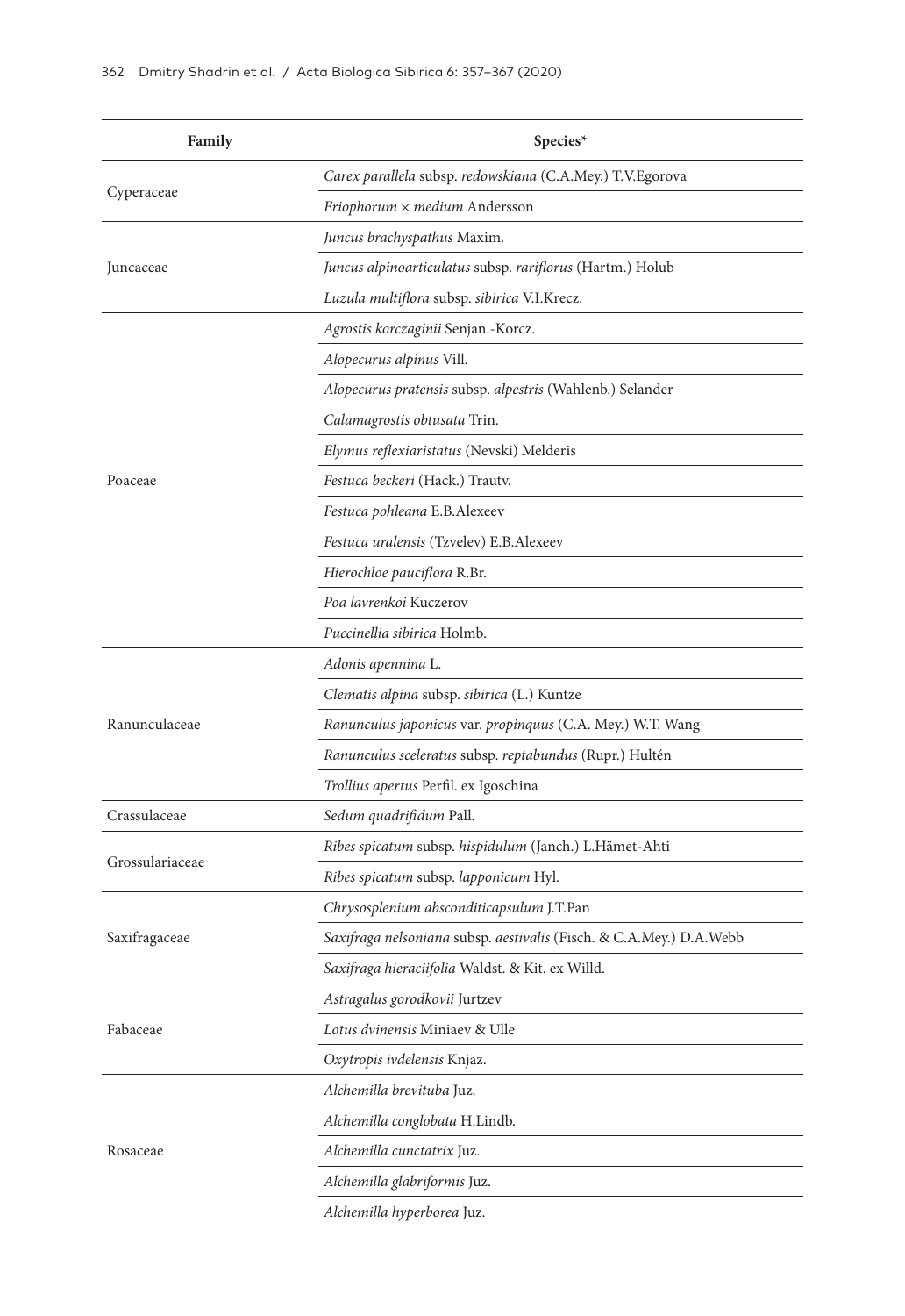| Family              | Species*                                          |
|---------------------|---------------------------------------------------|
|                     | Alchemilla lindbergiana Juz.                      |
|                     | Alchemilla obtusiformis Alechin                   |
|                     | Alchemilla semispoliata Juz.                      |
|                     | Alchemilla sibirica Zamelis                       |
| Rosaceae            | Alchemilla substrigosa Juz.                       |
|                     | Cotoneaster x antoninae Juz. Ex. Orlova           |
|                     | Cotoneaster cinnabarinus Juz.                     |
|                     | Potentilla kuznetzowii (Govor.) Juz.              |
| Urticaceae          | Urtica sondenii (Simmons) Avrorin ex Geltman      |
| Linaceae            | Linum komarovii subsp. boreale (Juz.) T.V.Egorova |
| Salicaceae          | Salix gmelinii Pall.                              |
|                     | Viola epipsiloides Á.Löve & D.Löve                |
|                     | <i>Viola mauritii</i> Tepl.                       |
| Violaceae           | Viola nemoralis Kütz.                             |
|                     | Viola rupestris var. glaberrima Murb              |
| Geraniaceae         | Geranium albiflorum Ledeb.                        |
|                     | Arabis gerardii Besser                            |
| <b>Brassicaceae</b> | Rorippa × anceps (Wahlenb.) Rchb.                 |
| Amaranthaceae       | Corispermum algidum Iljin                         |
|                     | Gastrolychnis angustiflora Rupr.                  |
| Caryophyllaceae     | Minuartia helmii (Fisch. ex Ser.) Schischk.       |
|                     | Polygonum riparium Georgi                         |
| Polygonaceae        | Rumex ucranicus Fisch.                            |
|                     | Orthilia secunda subsp. obtusata (Turcz.) Böcher  |
| Ericaceae           | Ledum decumbens Small                             |
| Gentianaceae        | Gentianopsis doluchanovii (Grossh.) Tzvelev       |
| Rubiaceae           | Galium intermedium Schult.                        |
|                     | Thymus subarcticus Klok. et Shost.                |
| Lamiaceae           | Thymus glabricaulis Klok.                         |
|                     | Thymus talijevii Klokov & Des.-Shost.             |
|                     | Castilleja arctica Krylov & Serg.                 |
|                     | Castilleja hyparctica Rebrist.                    |
| Orobanchaceae       | Castilleja lapponica Gand. ex Rebrist.            |
|                     | Euphrasia brevipila Burn. & Gremli                |
|                     | Euphrasia vernalis List                           |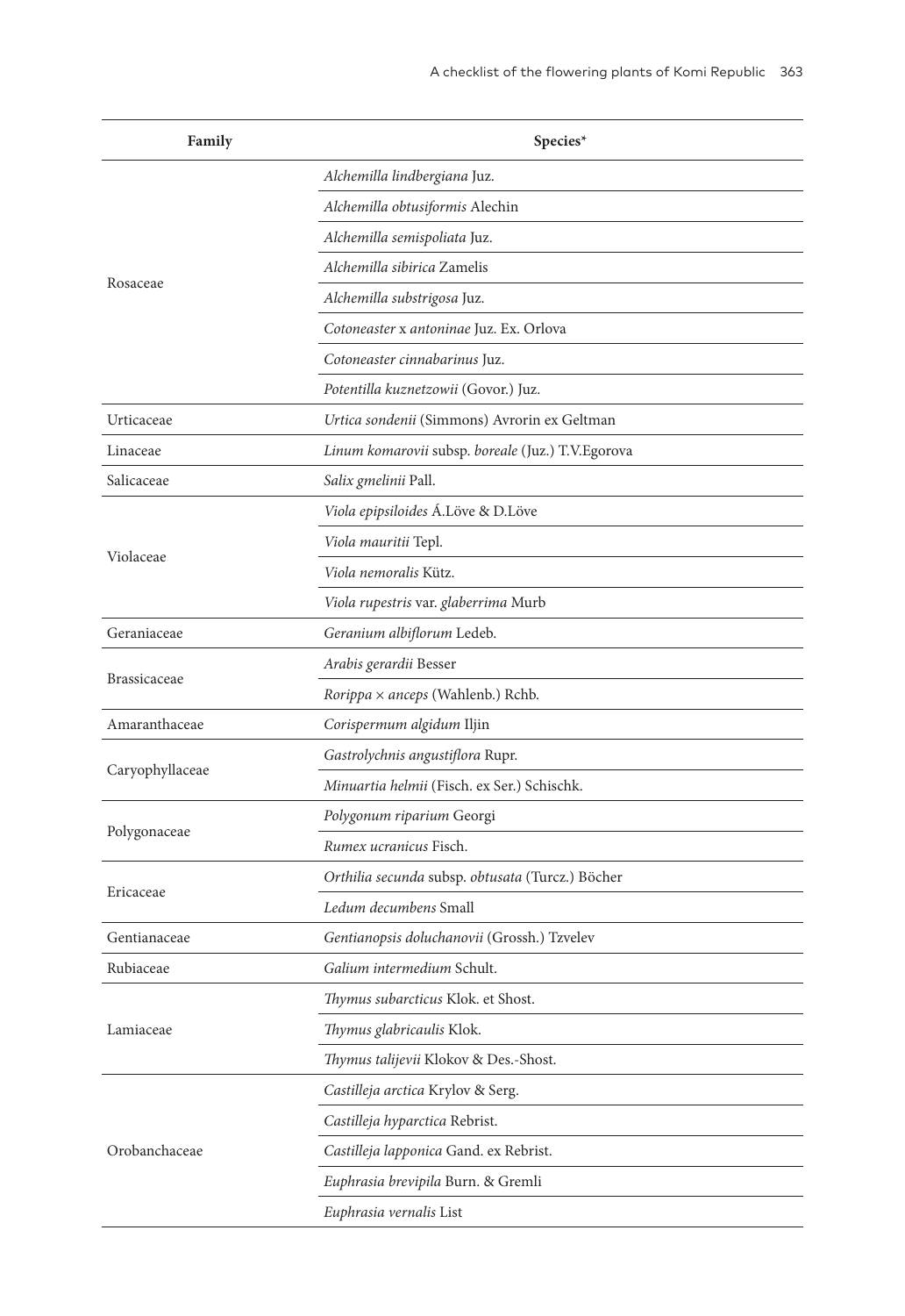| Family         | Species*                                                              |
|----------------|-----------------------------------------------------------------------|
|                | Lagotis uralensis Schischk.                                           |
| Plantaginaceae | Linaria acutiloba Fisch. ex Rchb.                                     |
|                | Plantago major subsp. intermedia (Gilib.) Lange                       |
|                | Achillea nigrescens (E.Mey.) Rydb.                                    |
|                | Arnica angustifolia subsp. iljinii (Maguire) I.K.Ferguson             |
|                | Erigeron eriocalyx (Ledeb.) Vierh.                                    |
|                | <i>Erigeron acris</i> subsp. <i>politus</i> (Fr.) H.Lindb.            |
|                | Hieracium aestivum Fr.                                                |
|                | Hieracium diaphanoides Lindeb.                                        |
|                | <i>Hieracium altipes</i> (H.Lindb. ex Zahn) Üksip ex Schljakov        |
|                | <i>Hieracium hypoglaucum</i> (Litv. & Zahn) Üksip ex Sennikov         |
|                | <i>Hieracium murmanense</i> Schljakov                                 |
|                | Hieracium robustum Fr.                                                |
|                | Hieracium plicatum Lindeb.                                            |
| Asteraceae     | Hieracium timanense Schljakov                                         |
|                | Ligularia arctica Pojark.                                             |
|                | Pilosella erythrochrista (Nägeli & Peter) S.Bräut. & Greuter          |
|                | Pilosella fuscoatra (Nägeli & Peter) Soják                            |
|                | Pilosella glomerata (Froel.) Fr.                                      |
|                | Pilosella peleteriana subsp. subpeleteriana (Nägeli & Peter) P.D.Sell |
|                | <i>Pilosella rothiana</i> (Wallr.) F.W.Schultz & Sch.Bip.             |
|                | Pilosella vaillantii (Tausch) Soják                                   |
|                | Pilosella piloselloides subsp. praealta (Gochnat) S.Bräut. & Greuter  |
|                | Ptarmica vulgaris Hill                                                |
|                | Scorzonera glabra Rupr.                                               |
|                | Solidago virgaurea subsp. lapponica (With.) Tzvelev                   |
|                | <i>Taraxacum macilentum</i> Dahlst.                                   |
|                | Taraxacum nivale Lange ex Kihlm.                                      |
| Asteraceae     | Taraxacum perfiljevii N.I.Orlova                                      |
|                | Taraxacum repletum (Dahlst.) Brenner                                  |
|                | Tephroseris integrifolia subsp. igoschinae (Schischk.) Sennikov       |
| Caprifoliaceae | Valeriana wolgensis Kazak.                                            |
| Apiaceae       | Seseli condensatum (L.) Rchb.f.                                       |

Note: \*Accepted name (Word Flora Online 2020).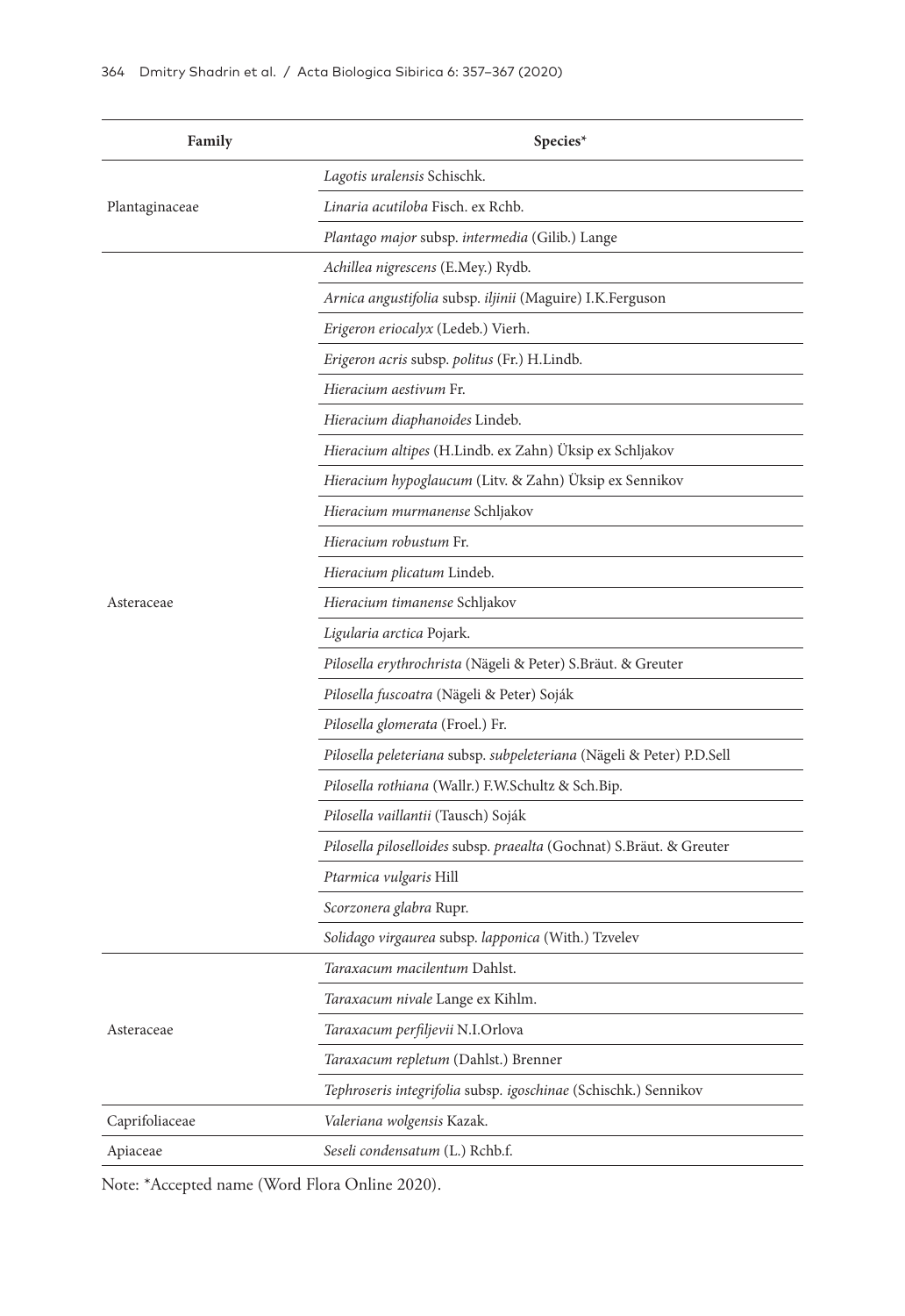cies missing in the flowering plants molecular taxonomy of regional and global flora using the flowering plants of the Komi Republic.

### **Conclusion**

We provided an updated checklist of flowering plant species of the Komi Republic. The list of plant species has high value for floristic changes monitoring in the northeast of European Russia. Our data can be integrated and extrapolated in large scale floristic analysis.

We also provided a representation of genetic markers most commonly used for species identification (*rbc*L, *mat*K, ITS2 and *trn*H-*psb*A) in the genetic databases of BOLD Systems and GenBank for the regional flowering plants. We presented a checklist of the plant species, not registered in the global genetic databases of BOLD Systems and GenBank and thus are potentially new for the DNA barcoding (especially rare endemic taxa) and for the molecular taxonomy. This checklist will outline the species for molecular identification and for providing new information to genetic databases.

Our future research will include the large-scale and coordinated analysis of herbarium collections of the Institute of Biology, generation and curation of reference data. We believe that the taxonomic identifications and plant DNA barcoding will contribute to the taxonomic and species diversity research in the northeast of European Russia and the Ural Mountains.

#### **Acknowledgements**

The work was supported by the Federal Project No АААА-А19-119011790022-1. We thank to all collectors who contributed to the Herbarium of the Institute of Biology of the Komi Scientific Center of the Ural Branch of the Russian Academy of Sciences (Syktyvkar), especially to Zinaida G. Ulle.

## **References**

- Abramson NI (2009) Molecular markers, phylogeography and the search for criteria for the differentiation of species. Proceedings of the Zoological Institute RAS 1: 185–198.
- BOLD Systems (2020) Published on the Internet <http://www.boldsystems.org/>[accessed April 2020]
- Bolson M, Smidt EC, Brotto ML, Silva-Pereira V (2015) ITS and *trn*H-*psb*A as Efficient DNA Barcodes to Identify Threatened Commercial Woody Angiosperms from Southern Bra-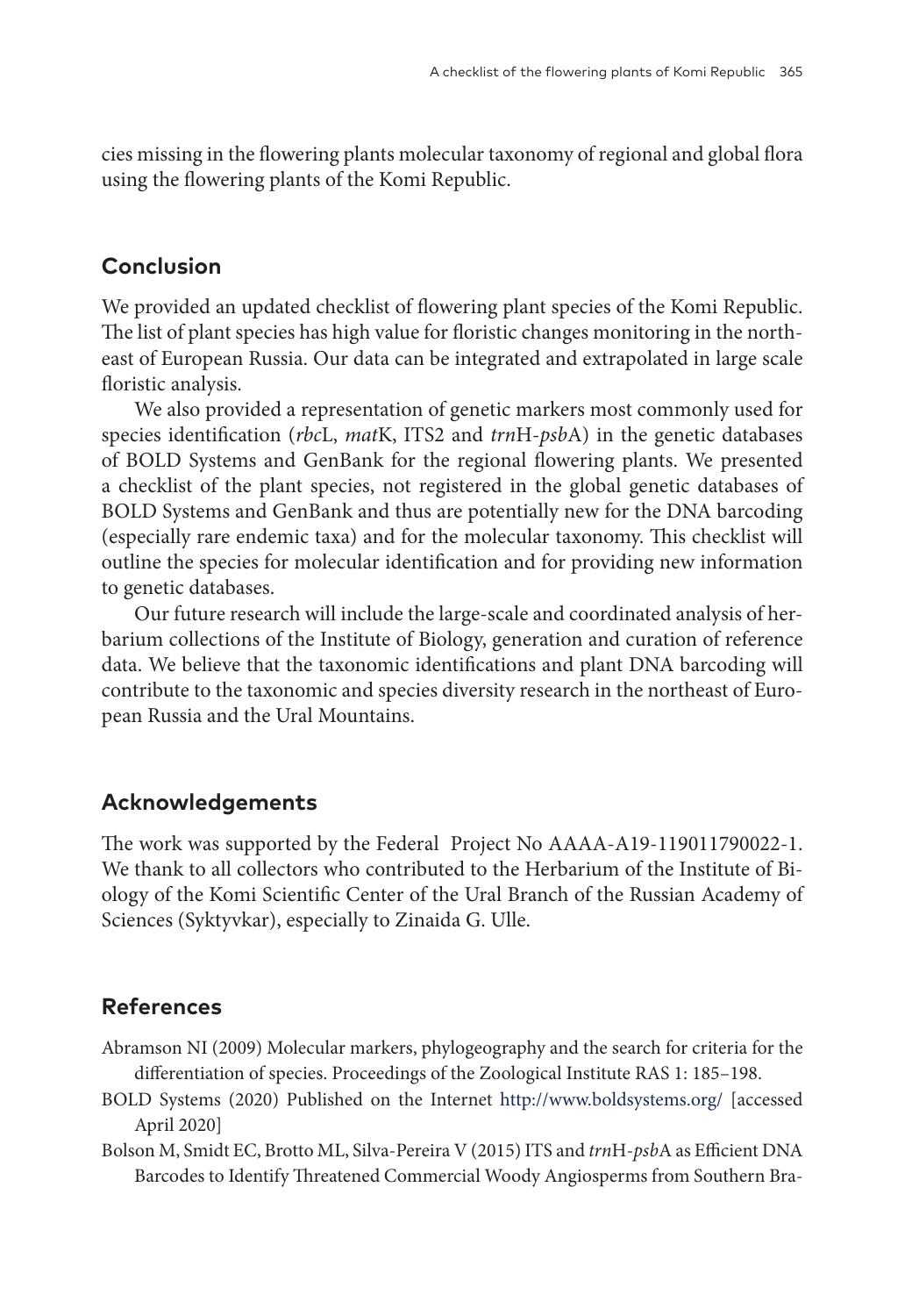zilian Atlantic Rainforests. PLoS ONE 10(12): e0143049. [https://doi.org/10.1371/jour](https://doi.org/10.1371/journal.pone.0143049)[nal.pone.0143049](https://doi.org/10.1371/journal.pone.0143049)

- Degteva SV, Kanev VA, Kulyugina EE, Martynenko VA, Kozlova IA, Dubrovsky YA, Teteryuk BYu, Teteryuk LV, Tikusheva LN (2016) Flora of vascular plants in northern part of the "Yugyd Va" National Park. Proceedings of the Komi Science Centre Ural Branch Russian Academy of Sciences. [in Russian]
- Dormontt EE, Dijkvan K, Bell KL, Biffin E, Breed MF, Byrne M, Caddy-Retalic S, Encinas-Viso F, Nevill PG, Shapcott A, Young JM, Waycott M, Lowe AJ (2018) Advancing DNA Barcoding and Metabarcoding Applications for Plants Requires Systematic Analysis of Herbarium Collections – An Australian Perspective. Front. Ecol. Evol. 6: 134. [https://](https://https://doi.org/10.3389/fevo.2018.00134) [https://doi.org/10.3389/fevo.2018.00134](https://https://doi.org/10.3389/fevo.2018.00134)
- Flora of Northeast of the European part of the USSR (1974) Tolmachov AI (Ed.). Vol. 1. Family Polypodiaceae – Gramineae, Leningrad [in Russian]
- Flora of Northeast of the European part of the USSR (1976a) Tolmachov AI (Ed.). Vol. 2. Family Cyperaceae – Caryophyllaceae, Leningrad [in Russian]
- Flora of Northeast of the European part of the USSR (1976b) Tolmachov AI (Ed.). Vol. 3. Family Nymphaeaceae – Hippuridaceae, Leningrad [in Russian]
- Flora of Northeast of the European part of the USSR (1977) Tolmachov AI (Ed.). Vol. 4. Family Umbelliferae – Compositae, Leningrad [in Russian]
- Florae, lichen- and mycobiotae of the protected landscapes in the basins of the Kosyu and Bolshaya Synya rivers (Subpolar Urals, Yugyd Va National Park) (2016) Moscow [in Russian]
- Hosein FN, Austin N, Maharaj S, Johnson W, Rostant L, Ramdass AC, Rampersad SN (2017) Utility of DNA barcoding to identify rare endemic vascular plant species in Trinidad. Ecol Evol. 7:7311–7333. <https://doi.org/10.1002/ece3.3220>
- Kress WJ (2017) Plant DNA barcodes: Applications today and in the future. Journal of Systematics and Evolution. Special Issue: Frontiers in Plant Systematics and Evolution 55(4): 291–307 <https://doi.org/10.1111/jse.12254>
- Lavrenko AN, Ulle ZG, Serditov NP (1995) Flora Pechoro-Ilychskogo biosfernogo zapovednika [Flora of Pechoro-Ilychsky biosphere reserve], St. Petersburg. [in Russian]
- Martynenko VA, Degteva SV (2003) The list of the flora of Yugyd Va National Park (Komi Republic) Yekaterinburg. [in Russian]
- Martynenko VA, Gruzdev BI (2008) Vascular plants of Komi Republic, Syktyvkar. [in Russian]
- NCBI (2020) National Center for Biotechnology Information. Published on the Internet. <https://www.ncbi.nlm.nih.gov/>[accessed April, 2020]
- Natural heritage of the Urals (2012) Development of the concept of a regional atlas, Yekaterinburg. [in Russian]
- Saarela JM, Sokoloff PC, Gillespie LJ, Consaul LL (2013) Bull DNA Barcoding the Cana-dian Arctic Flora: Core Plastid Barcodes (*rbc*L + *mat*K) for 490 Vascular Plant Species, PLoS ONE 8(10): e77982. <https://doi.org/10.1371/journal.pone.0077982>